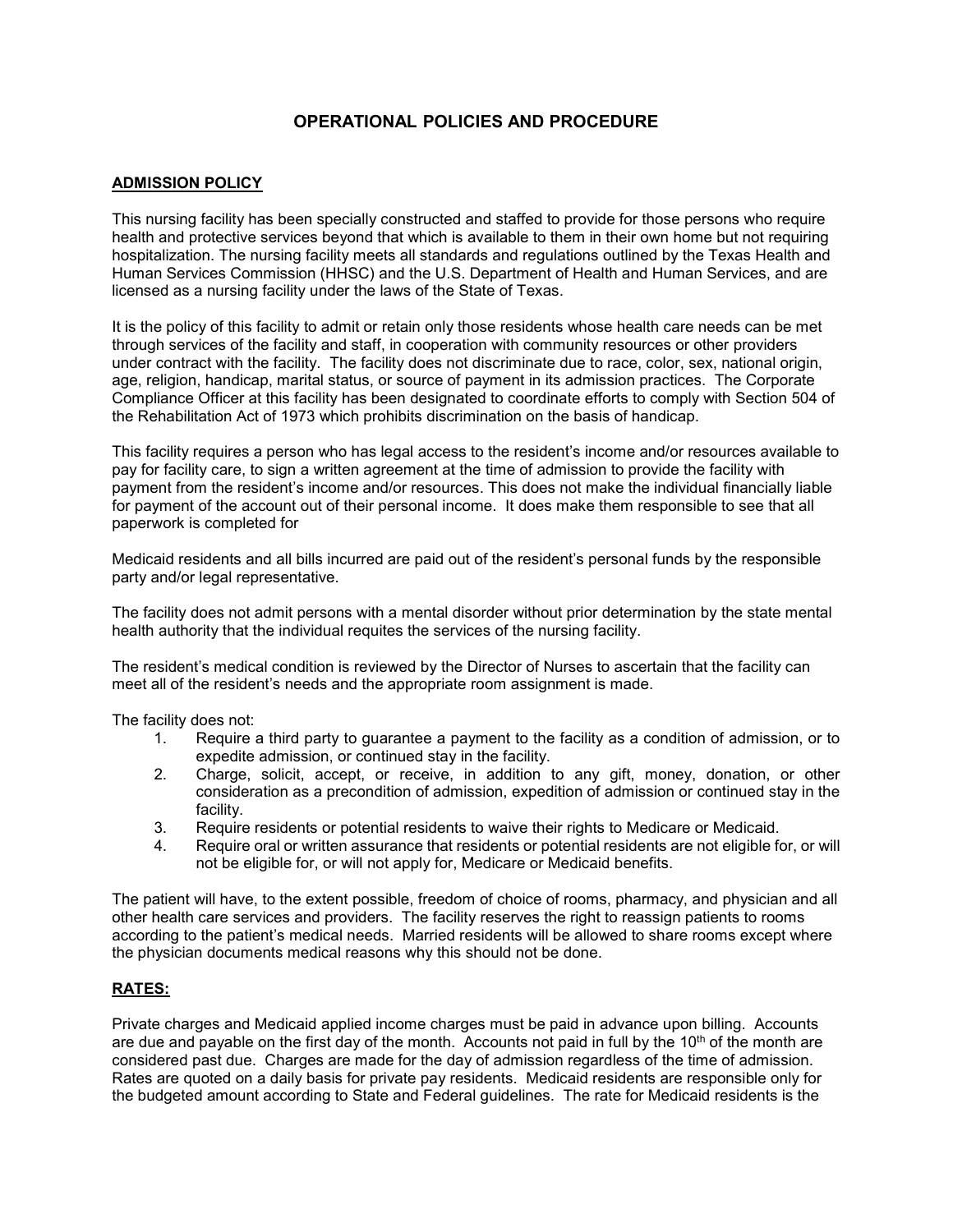maximum as allowed by the Texas Health and Human Services. Current rate sheets are available which include private room rates, Medicaid RUG rates, and any possible ancillary charges.

## **BED HOLD, HOME VISITS, AND READMISSION:**

After placement in the nursing home, it frequently becomes necessary for a resident to go out of the facility for brief periods of hospitalization or therapeutic home visits. It is the policy of this facility as follows:

- 1. Private pay and Insurance Reimbursed residents may come and go from the facility as often and for as many days as desired at any time. V.A. Contract residents are allowed up to 48 hours at any one time to be on a home visit per their contract. The daily room rate remains the same. As long as the bill is paid in full the room will be held and the resident may be readmitted to that room.
- 2. For Medicaid and Medicaid Hospice residents:
	- a.) On therapeutic home visits the state plan allows up to 72 consecutive hours at any one time. The days are counted in 24-hour periods from midnight to midnight. The Medicaid resident must return to the facility for an overnight stay prior to beginning another therapeutic home visit.
	- b.) When the Medicaid resident is admitted to the hospital for a period in excess of 24 hours, the resident's applied income will be used as authorized by the resident and/or his/her responsible party and/or his/her legal representative to reserve his/her bed. Medicaid does not pay to hold a resident's bed when the resident is admitted to the hospital.
- 3. For Medicare residents:
	- a.) When the Private Pay/Medicare resident is admitted to the hospital for a period in excess of 24 hours, the facility's daily semi-private room rate remains the same. As long as the bill is paid in full the room will be held and the resident may be readmitted to the room. Medicare does not pay to hold a resident's room when the resident is admitted to the hospital.
	- b.) When the Medicaid/Medicare resident is admitted to the hospital for a period in excess of 24-hours, the resident's applied income will be used as authorized by the resident and/or his/her responsible party and/or his/her legal representative to reserve his/her bed. Medicare does not pay to hold a resident's bed when the resident is admitted to the hospital.

The resident's bed will be reserved for him/her as long as the bed hold charges are paid when he/she is out of the facility. Bed hold charges may be discontinued at any time if the resident and/or his/her responsible party and/or legal representative notifies the business office and removes all personal belongings within 24 hours and all claim to the resident's bed is released.

For the residents who do not hold their bed during hospitalization periods, the resident is readmitted to the facility immediately upon the first available semiprivate Medicaid beds.

If bed hold charges from prior hospital stays are not paid in full at the time of subsequent hospitalization, the resident's bed cannot be held.

#### **MEDICAID APPLICANTS**

If and individual entering the facility wishes to apply for Medicaid, he/she must meet the current Medicaid requirements. Check with the facility office personnel for a list of current guidelines. The individual must be admitted to a facility before the Medicaid application can be submitted to the Texas Health and Human Services for processing. After admission to the facility, the responsible party or legal representative must contact the Medicaid case worker for the financial packet needed to make the Medicaid application. Failure to follow through on the application process will delay Medicaid payments to the facility. If the application is completed timely and all appointments and requirements of the case worker are met, the Medicaid payment will become effective back to the date of admission to the facility or the date on which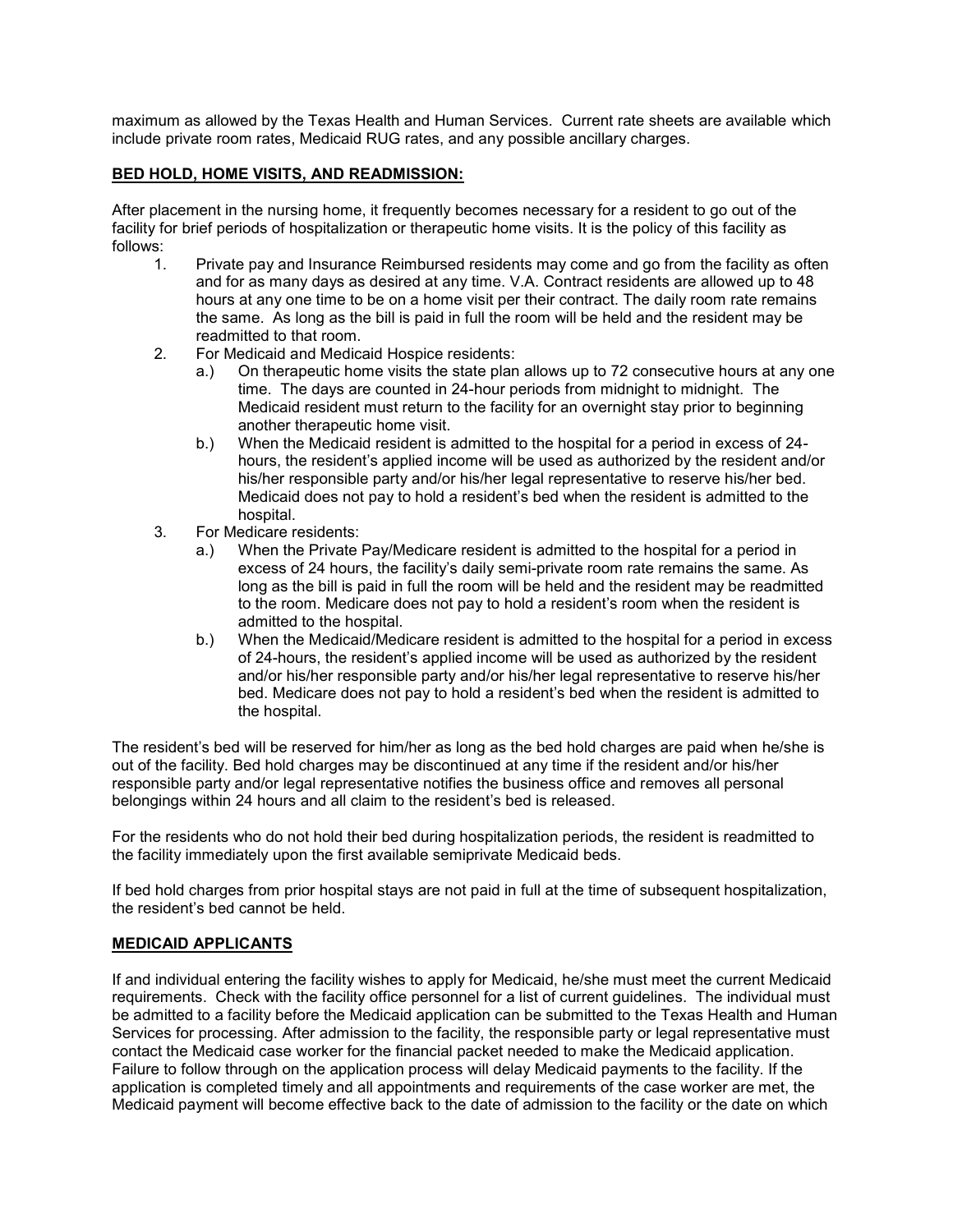the resident first met all of the above criteria. The resident must be in the facility for 30 consecutive days before the Medicaid will pay. If the resident is discharged before the 30th day, Medicaid will not pay and the resident must pay the current private rate.

## **REFUND PROCEDURES**

Refunds will be prorated on the unused days of advance payments. A notice of 10 days to the business office may be requested prior to discharge in order to assure a prompt refund and for payment to be received within 30 days.

## **EMPLOYEES**

The facility has appointed a full time licensed administrator who is qualified by training and experience and has been delegated full authority for the internal operation of this facility in accordance with established policy and procedure. An employee has been designated to take over administrative duties in the absence of the administrator from the facility.

The Director of Nursing (D.O.N) services' is a qualified Registered Nurse (RN) who has full responsibility for the nursing care of residents in this facility. Registered Nurses (RN), Licensed Vocational Nurses (LVN), Certified Medication Aides (CMA), and Certified Nurse Aides (CNA) comprise the nursing service staff and are provided in numbers to ensure quality nursing care to our residents as well as meet all State staffing requirements.

The housekeeping staff is in charge of the appearance and cleanliness of the building. Maintenance personnel are responsible for the grounds, general upkeep, and repairs of the building. The health and safety of each resident is of major concern to all departments of this facility. All work procedures stress both sanitation and safety.

The dietary department is under the direct supervision of a qualified dietary supervisor. This supervisor follows the recommended procedures set forth by the Dietary Consultant of this facility.

This facility employs consultants as needed for nursing, dietary, pharmacy, medical records, and activities as required by state standards.

Employees may not receive tips. Please do not offer them.

#### **NURSING SERVICES**

The facility has sufficient nursing and related staff, 24 hours per day. Facility staff provides nursing and related services to attain or maintain the highest practicable physical, mental, and psychosocial well-being of each resident, in accordance with each resident's assessment and individual plan of care. There are enough qualified personnel on duty each shift to meet the total nursing needs of the residents.

#### **REHABILITATIVE SERVICES**

The facility provides or obtains appropriate therapy services to residents who require rehabilitative services such as physical therapy, speech-language pathology, and occupational therapy as required in the resident's comprehensive plan of care. Interdisciplinary rehabilitation plans are designed for each resident receiving therapy. Qualified therapists are provided to meet the total rehabilitative needs of the resident.

## **PHYSICIAN SERVICES**

Residents are admitted only upon the recommendation of a licensed physician, and must remain under the continuous care of a physician. At admission, the resident must bring from his/her physician: a History and Physical including current medical findings, diagnosis, orders for immediate care and the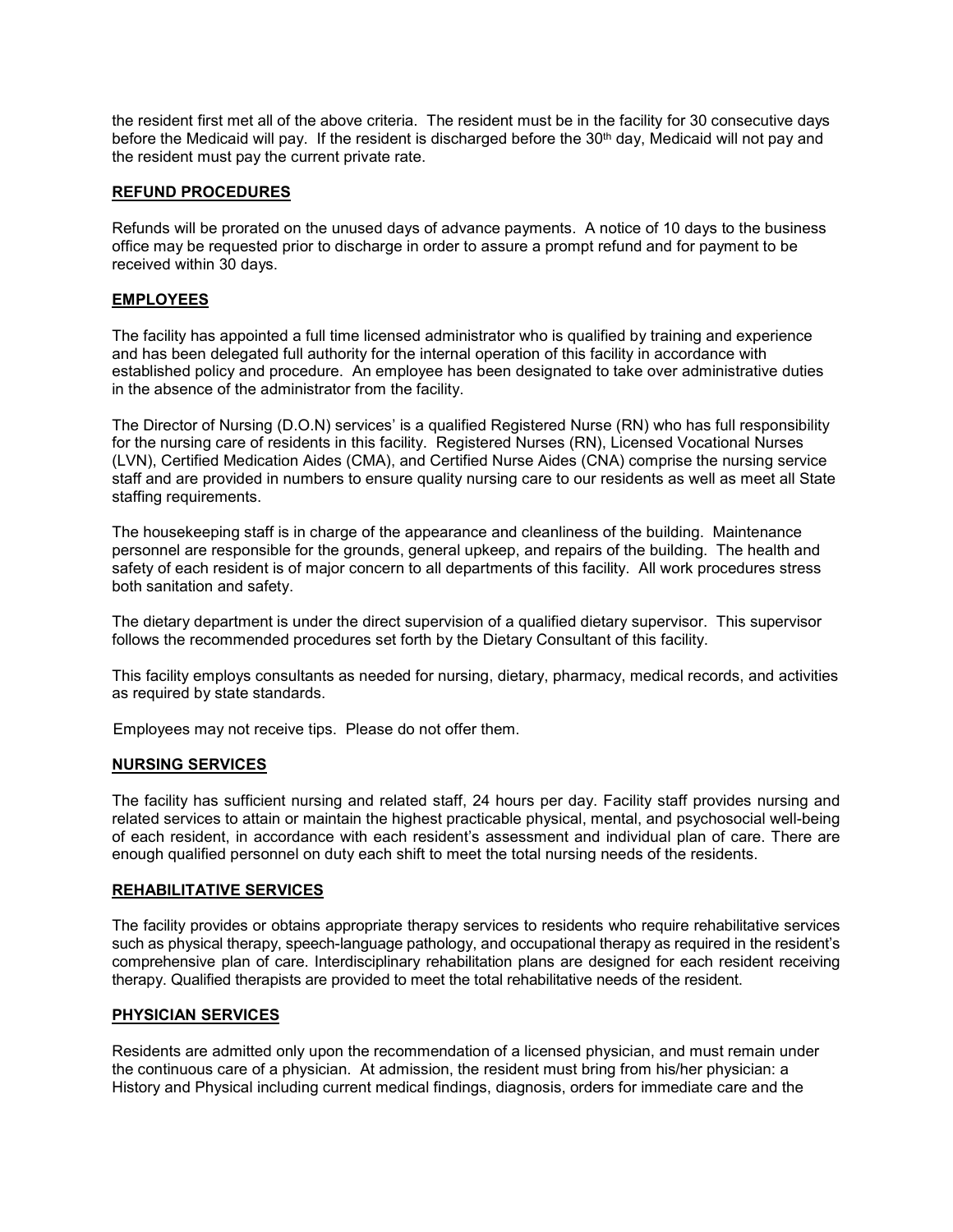resident's discharge and rehabilitation potential and a copy of a recent hospital discharge summary report which contains all of the required information which may be utilized.

The attending physician must agree to visit the patient at admission and to conform to the following schedule:

Visit resident of the facility at least every 30 days for the first 90 days after admission and at least once every 60 days thereafter.

The attending physician must provide or arrange for provision of physician services 24 hours a day in case of an emergency.

At the option of the physician, required visits after the initial visit may alternate between personal visits by the physician and visits by a physician assistant or nurse practitioner. If the attending physician selected by the resident uses the services of a physician assistant or nurse practitioner, the permission slip for use of nurse practitioner or physician assistant must be signed and on file in the resident's record.

## **PERSONAL LAUNDRY**

The patient must bring adequate changes of clothing. **All clothing and other personal items must be clearly marked with the patient's name and re-labeled as needed.** The nursing home cannot assume responsibility for loss or damage to personal items. Personal laundry services are available for those who desire the service. The facility does not provide laundry cleaning services. If you prefer to do the laundry, an approved closed container must be provided for soiled clothing. If the resident is incontinent, these clothes must be picked up and laundered daily.

## **MEDICATIONS**

Medication cannot be accepted in the facility unless it is properly labeled and packaged according to state regulation. All medications must be administered by the nurse on duty as ordered by the physician and with the consultation of a registered pharmacist unless the interdisciplinary team determines that the resident is capable of self-administration of his/her medication and the resident makes a written request to administer his/her own medication. If the interdisciplinary team has determined that the resident may self-administer his/her medication, medication must be kept in the secured area provided and the drugs administered and maintained in accordance with the facilities Self Administration of Medication Policy. Except in the aforementioned situation, all medications must be kept in the medication room. The resident is not permitted to keep medication in his/her possession except for emergency drugs on the physician's orders.

#### **FOOD PLAN**

Meals are served three times a day; bedtime and between meal snacks are provided according to the patient's individual preference and diet order. Adequate portions of food will be served. Larger portions and/or second servings will be provided on request and/or need. Resident's likes and dislikes and meal patterns are recorded in an interview with the food service supervisor. All efforts are made to honor the resident's wishes.

Therapeutic diets are provided as ordered by the physician. For residents on therapeutic diets, please check with the charge nurse and/ or food service supervisor before bringing in food from outside the facility. All food and beverages brought from the outside to the resident should be reported to the charge nurse so the resident's dietary intake can be properly monitored.

#### **TRANSPORTATION**

The facility will provide or assist in arranging for transportation with respect to the outside rehabilitative therapy, laboratory, radiology, dental services, and transfers to the hospital and other needed medical services.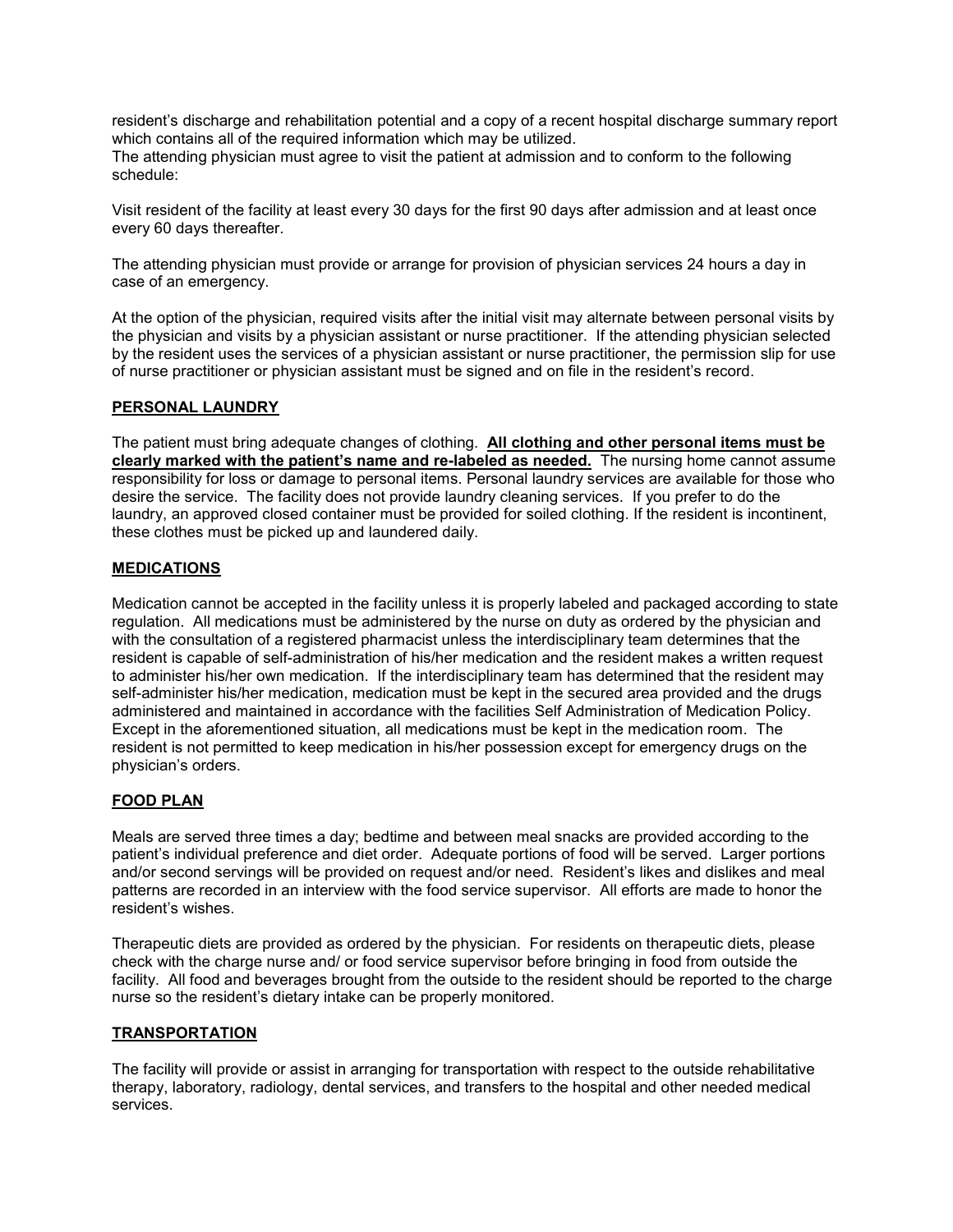## **RESIDENT POWER MOBILITY DEVICES**

The facility allows a resident to use his/her own power mobility device. The resident will operate and store their device in accordance with the facility's policy and procedure. The facility will make all reasonable accommodations for a resident to use their power mobility device to maintain their individuality and psychosocial well-being. At the same time the facility will protect the resident if the device is a potential risk to the safety and well-being, and property of its user and to others and their property. If the resident has a power mobility device, copies of the facility's policy and procedure on power mobility devices will be given to the resident upon admission or at any time the resident acquires a power mobility device.

## **RELIGION**

This facility is nondenominational, offering a wide range of religious services and complete freedom of religious worship.

### **VISITATION**

Immediate family or other relatives are not subject to visiting hour limitations or other restrictions not imposed by the resident. Likewise, the facility provides 24-hour access to the other non-relative visitors who are visiting with the consent of the resident. These other visitors are subject to "reasonable restrictions" according to the regulatory language. "Reasonable restrictions" are those imposed by the facility that protect the security of all facility residents, such as keeping the facility locked at night; denying access or providing limited and supervised access to a visitor if that individual has been found to be abusing, exploiting, or coercing a resident; denying access to a visitor who has been found to have been committing criminal acts such as theft; or denying access to visitors who are inebriated and disruptive. The facility may change the location of visits to assist care giving of other residents in the facility. For example, a resident's family visits in the late evening, which prevents the resident's roommate from sleeping. The facility is not required to provide sleeping accommodations to a family member or visitor through the night and all special requests will have to be approved by the facility administrator. Residents are permitted to receive visitors and to associate freely inside or outside the facility with persons and groups of their choice unless medically contraindicated and documented in the patient's medical record by attending physician. Telephone requests for information regarding patients are best answered between the hours of 8 a.m. and 11 p.m.

## **PHOTOGRAPHING OR VIDEOTAPING IN THE FACILITY**

 We encourage photographing and videotaping of your loved one while they are a resident in this facility. However, we must also request that you honor the privacy and confidentiality of other residents. Taking pictures or videos of other residents without their permission is prohibited in this facility. No pictures or videos taken in a common area of the facility, such as the living room or dining room, will be allowed without the permission of the administrator. Please check with the administrator if there are questions as to whether or not you can take certain pictures or videos in this facility.

 It is the policy of this facility to take pictures of the resident for both identification purposes and recording any special injury/treatment while they are a resident in the facility. For example, a resident's picture will be taken and placed in the medication administration/treatment record for identification purpose.

 Unless you notify us that you object, the resident's photograph may be taken during social/activity functions within and outside the facility to be used in our facility scrapbook or be placed on our facility activity board to encourage and promote activity/social participation.

#### **SOCIAL CARE-ACTIVITIES AND CARE PLANNING**

Medically orientated social care is deemed necessary to give the patient the most satisfying life possible. Personnel, facilities, and equipment are provided for parties, games, programs, singing, reading, movies, and arts and crafts. The activity plan for each resident is approved by their personal physician.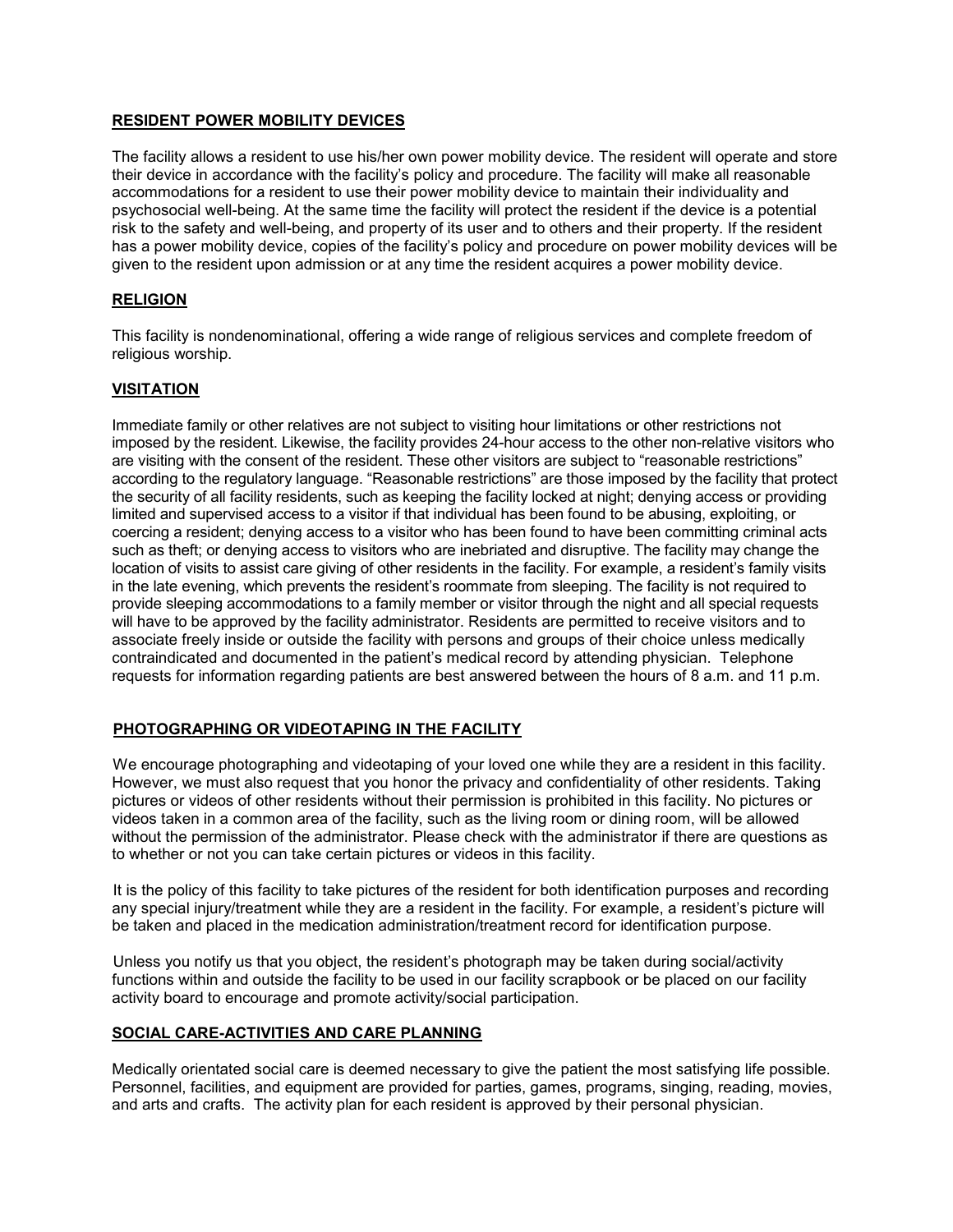Residents and/or responsible parties and/or legal representatives are invited to participate in the care planning of each resident so the facility can stay informed on how to best meet the resident's needs. Each resident is scheduled for a full care plan review every 90 days. You will be informed in advance of the time and place of this conference. If you cannot attend, please feel free to make an appointment with the social worker at your convenience. Your input into the care of the resident is vital to provide the best efforts to maintain his/her quality of life. You may also request a conference at any time you feel it may be needed.

## **NOTIFICATION OF CHANGE**

Except in a medical emergency or when the resident is incompetent, the facility must consult with the resident immediately and notify the resident's legal representative and/or responsible party within 24 hours when any of the following occurs:

- a. An accident involving the resident which results in an injury and has the potential for requiring physician intervention;
- b. A significant change in the resident's physical, mental, or psycho-social status such as deterioration in health, mental, or psychosocial status in either life-threatening conditions or clinical complications;
- c. A need to alter treatment significantly;
- d. A decision to transfer or discharge the resident from the facility;
- e. A change in room or roommate assignment; or
- f. A change in resident rights under Federal or State law or regulations pertaining to care of the resident.

The resident's physician is notified if there is a medical problem or any change in the resident's condition or in any emergency. If the attending physician or his designated alternate is not available the facility reserves the right to call the Medical Director to handle the emergency.

The resident and/or responsible party and/or legal representative will be consulted when possible before contacting the Medical Director.

#### **VALUABLES**

The facility requires residents to list their valuables and personal property on an Inventory Sheet upon admission and to inform the facility when there is a change or addition to their personal property inventory. The facility shall only be responsible or liable for the loss or damage of personal property listed on the resident's personal Inventory Sheet. The "Resident Trust Fund" is available to provide safekeeping for the resident's funds. It is suggested that residents should never have more than \$ 5 in cash. Locked security boxes may be purchased at the front office.

#### **DISCHARGE-TRANSFERS**

A resident may be discharged only with a physician's order. Accounts must be paid in full at time of discharge. All personal effects must be picked up from the facility immediately after discharge. Those items left more than 60 days will be handled according to Property Disposal Policy.

Transfers within the building may be made at the request of the resident and/or responsible party and/or legal representative. The facility will transfer or discharge a resident from the facility, or within the facility only under the following conditions:

- a. When the resident's needs cannot be met by the facility where he/she is located.
- b. The resident's health has improved and he/she no longer needs the services of the facility, or the section of the facility in which he/she is located.
- c. The safety and/or health of individuals in the facility are endangered.
- d. Failure to pay the bill after reasonable notice and 15 days.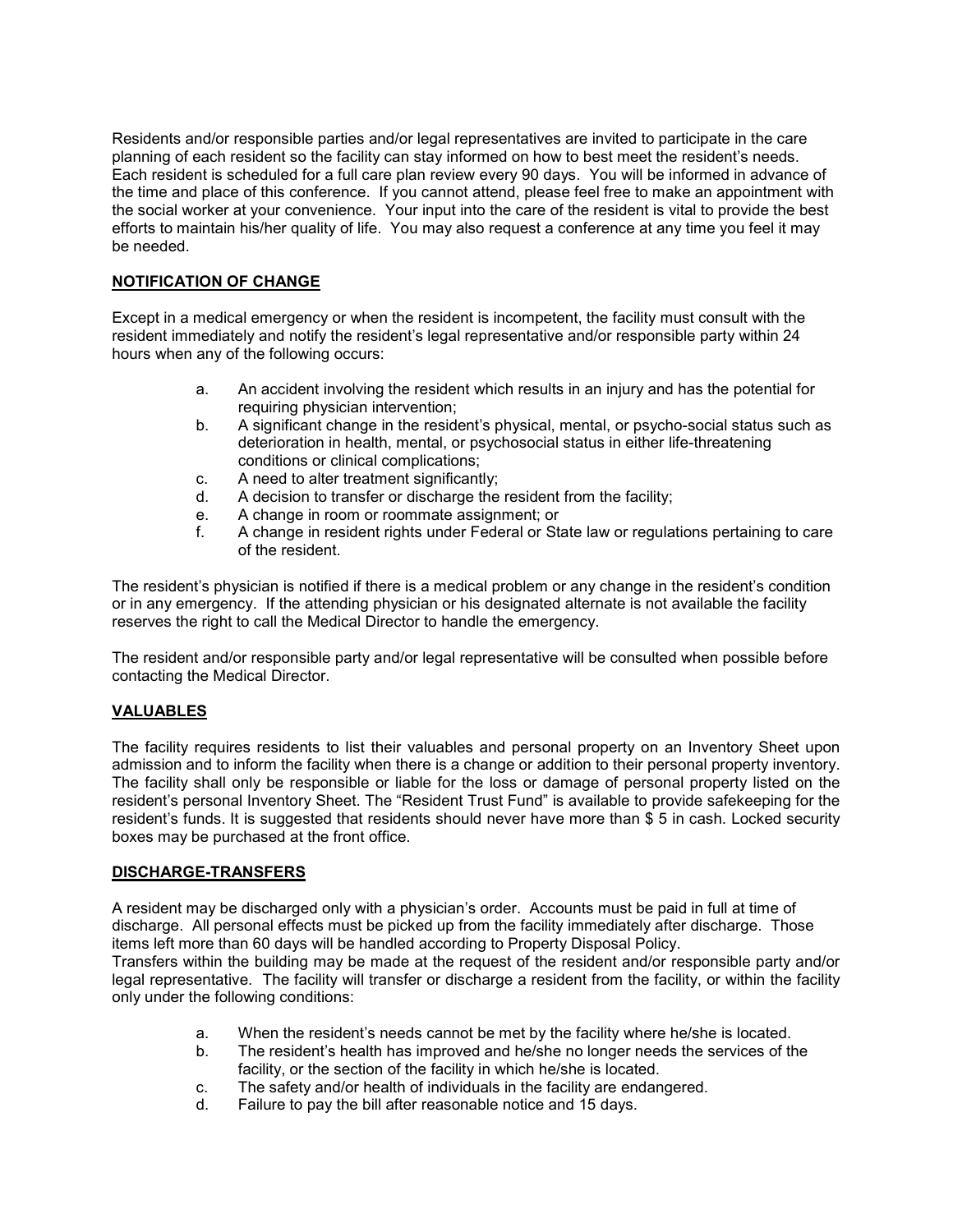- e. The facility ceased to operate.
- f. The resident and/or his/her responsible party and/or legal representative request the transfer or discharge.

All discharges or transfers to other facilities are made under the orders and direction of the attending physician or Medical Director. The resident and/or his responsible party and/or legal representative are given 30 days advance notice except:

- a. In a medical emergency when the health and/or safety of the resident or other individuals is threatened.
- b. The resident has not resided in the facility for 30 days.

A resident is relocated to another room in the facility in accordance with the reasons listed above. Except in an emergency or when the resident and/or the responsible party and/or the legal representative requests the move, the resident and/or his responsible party and/or legal representative was notified in writing at least five days before the relocation of the resident in the facility. The relocation is made in accordance with the facility's Relocation of Resident Policy.

## **INSPECTION OF RECORDS**

It is the policy of this facility to allow residents who are competent and have not signed any legal documents giving away their personal rights to inspect their clinical records within twenty-four hours (excluding hours occurring during a weekend or holiday) after making such a request. For persons other than the resident or his/her legal representative to see the record, they must have written permission from the resident. All requests to see medical records must be referred to the Administrator or Director of Nursing and the appropriate forms must be completed before giving the resident the clinical record. The resident's records are to be kept confidential at all times. Photocopies of all or any portion of the records may be purchased upon request and two workdays advance written notice to the facility. For further information on cost, call the business office.

## **PRIVATE SITTERS**

Private nurses or sitters will be allowed to perform only those duties for which they are qualified by training and licensure or certification. Nurse Aides must have passed all training and skills exams and be registered with the Texas Nurse Aide Registry. Nurse Aides, LVN's and RN's are allowed to assist in bathing, dressing, feeding, ambulating, toileting and other duties as related to activities of daily living. All care will be provided in accordance with the Resident Assessment and Comprehensive Care Plan and under the direction and supervision of the facility's charge nurse. Payment for private nurses or sitters is the responsibility of the resident and/or his/her legal representative. Private duty nurses or sitters may not be employees of the facility. All private duty nurses or sitters will be required to sign an "Agreement to Hold Harmless, and Indemnity Agreement for Private Duty Nurses" prior to beginning work in this facility.

### **INSPECTION REPORTS**

Inspection reports from the Texas Health and Human Services are posted by the information board. All inspection reports for the last 3 years are kept in the Administrator's office and are available for review during normal business hours. If you are interested in reviewing these reports, please call the Administrator for an appointment.

Copies of these reports may be obtained by calling the Austin office of the Texas Health and Human Services at the following number, 1-800-458-9858.

#### **MANAGEMENT OF PERSONAL FUNDS**

The resident has the right to select how his/her personal funds will be handled. The resident has the right to manage his/her financial affairs. The resident has a right to apply to the Social Security Administration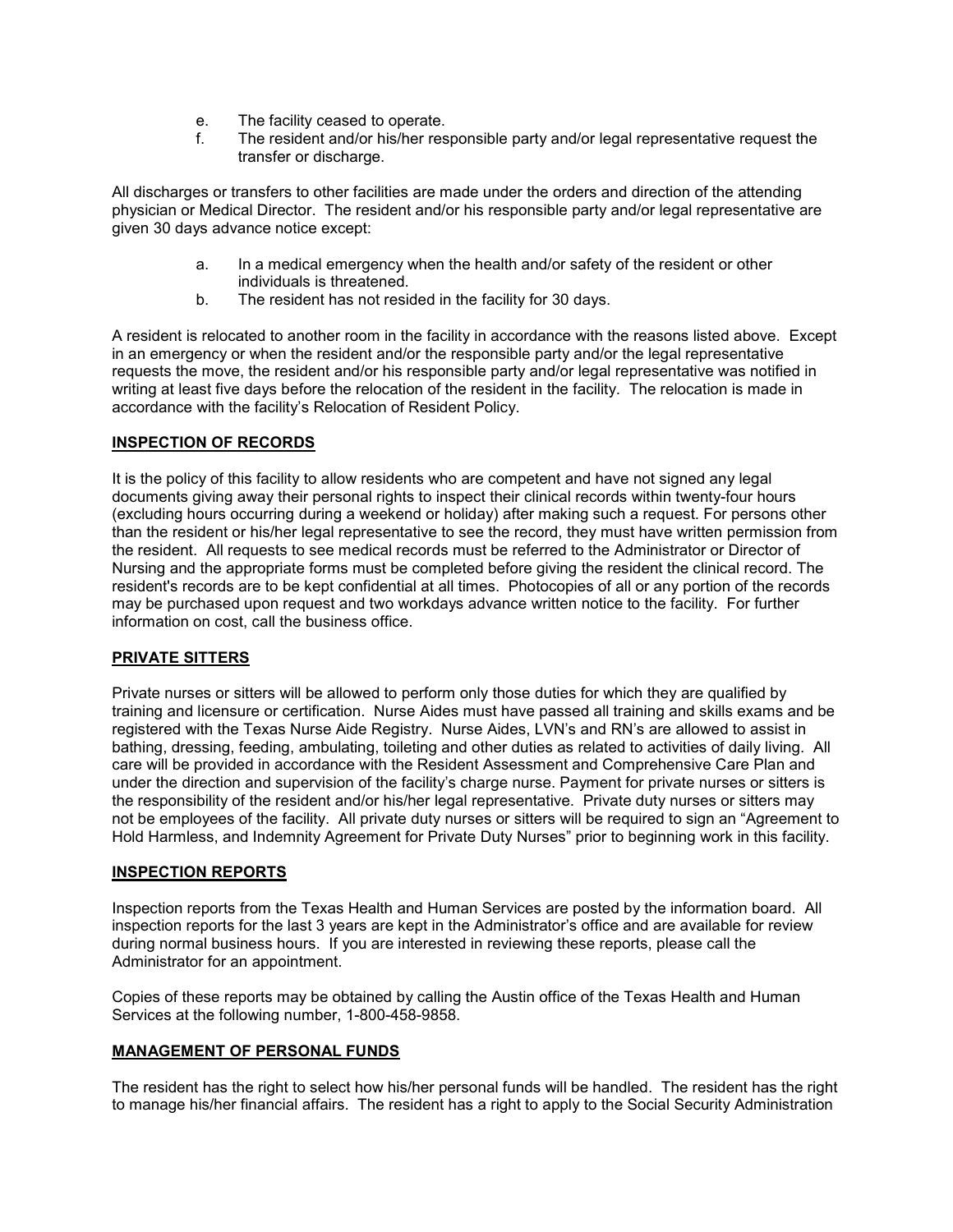to have a representative payee designated for federal or state benefits to which he/she may be entitled. The resident has the right to designate in writing another person to manage his/her personal funds except when the Social Security Administration has appointed a representative payee. This facility does not require residents to deposit their personal funds with the facility. However, if the resident, legal guardian and/or responsible party, decides to use the "Resident Trust Fund," a Resident Trust Agreement must be signed, giving the facility permission to handle the resident's funds. Upon written authorization of the resident, this facility has an obligation to hold, safeguard, mange, and account for the personal funds of the resident deposited with the facility. There is no charge to any resident (private pay or Medicaid) for handling the resident's personal funds.

## **CORPORATE COMPLIANCE PROGRAM**

This facility has developed a Corporate Compliance Program. It is our desire to ensure that we comply with all federal, state and local laws, regulations and standards of care. This admission agreement complies with the Federal and State Licensure regulations. Should the Federal or State licensure regulations change, the facility maintains the right to modify this agreement to meet the revised regulations.

## **GRIEVANCE AND COMPLAINT PROCEDURE**

The resident/responsible party has the right to voice grievances to the facility or other agency or entity that hears grievances without fear of reprisal or discrimination. Such grievances include those with respect to treatment or care which has not been furnished, the behavior of staff, and of other residents, and other concerns regarding their LTC facility stay. This facility will make prompt efforts to resolve the grievance, including those with respect to the behavior of other residents within 7-14 days. All grievances must be investigated and may be oral or written and anonymous. The resident/responsible party has a right to obtain a written decision regarding their grievance. This facility will not retaliate or discriminate against a resident if the resident, the resident's guardian or any other person makes a complaint or files a grievance concerning the facility. The resident has a right to notify state agencies of complaints against the facility.

Complaints against any area of operation of this nursing facility or against any employee of this facility should be directed to the Grievance Officer who is the Administrator of this facility. The Administrator will receive and track grievances through to their conclusions, maintain confidentiality and coordinate with state and federal agencies in light of specific allegations. The Administrator will take immediate action to prevent further potential violations of resident rights while the alleged violation is being investigated.

The Administrator will direct this investigation along with his or her designee. The appropriate Department Head(s) will investigate the complaint to determine its validity. If the complaint is found to be valid, the Administrator and Department Heads will take the necessary action to correct the situation. The person making the complaint will be notified of the validity of the complaint and, if valid, the steps taken to correct the complaint.

The resident may file a complaint with the State Survey Agency concerning any suspected violation of state or federal nursing facility regulations, including but not limited to resident abuse, neglect, exploitation, misappropriation of resident property in the facility, non-compliance with the advance directive requirements and requests for information regarding returning to the community.

All alleged violations involving neglect, abuse, including injuries of unknown source, exploitation and/or misappropriation of resident property, shall be reported to the administrator of the facility and to the Texas Health and Human Services at 1-800-458-9858.

## **EMERGENCY PLANNING**

In order to ensure the safety and well-being of our residents while in the facility an emergency management plan is in place to ensure that our staff reacts accordingly to certain emergency situations. A risk analysis was performed and specific types of emergencies were identified that the facility might be